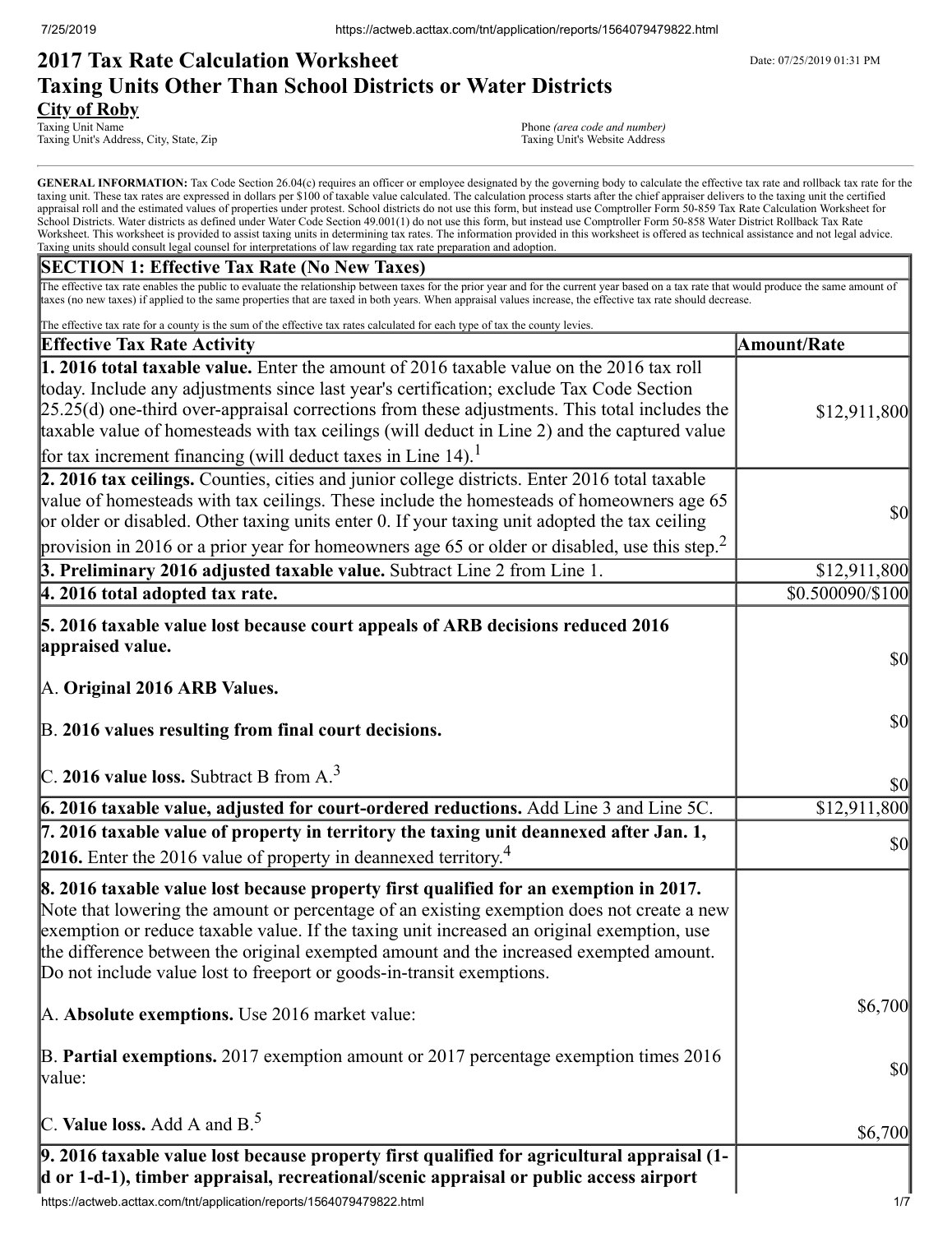| https://actweb.acttax.com/tnt/application/reports/1564079479822.html<br>7/25/2019                                                                                                                                                                                                                                                                                                                                     |                                     |
|-----------------------------------------------------------------------------------------------------------------------------------------------------------------------------------------------------------------------------------------------------------------------------------------------------------------------------------------------------------------------------------------------------------------------|-------------------------------------|
| special appraisal in 2017. Use only properties that qualified in 2017 for the first time; do<br>not use properties that qualified in 2016.                                                                                                                                                                                                                                                                            |                                     |
| A. 2016 market value:                                                                                                                                                                                                                                                                                                                                                                                                 | \$0                                 |
| B. 2017 productivity or special appraised value:                                                                                                                                                                                                                                                                                                                                                                      | $\vert \mathbf{S} \mathbf{0} \vert$ |
| C. Value loss. Subtract B from $A6$                                                                                                                                                                                                                                                                                                                                                                                   | $ 10\rangle$                        |
| 10. Total adjustments for lost value. Add lines 7, 8C and 9C.                                                                                                                                                                                                                                                                                                                                                         | \$6,700                             |
| 11. 2016 adjusted taxable value. Subtract Line 10 from Line 6.                                                                                                                                                                                                                                                                                                                                                        | \$12,905,100                        |
| 12. Adjusted 2016 taxes. Multiply Line 4 by Line 11 and divide by \$100.                                                                                                                                                                                                                                                                                                                                              | \$64,537                            |
| 13. Taxes refunded for years preceding tax year 2016. Enter the amount of taxes refunded<br>by the taxing unit for tax years preceding tax year 2016. Types of refunds include court<br>decisions, Tax Code Section 25.25(b) and (c) corrections and Tax Code Section 31.11<br>payment errors. Do not include refunds for tax year 2016. This line applies only to tax years<br>preceding tax year 2016. <sup>7</sup> | \$0                                 |
| 14. Taxes in tax increment financing (TIF) for tax year 2016. Enter the amount of taxes<br>paid into the tax increment fund for a reinvestment zone as agreed by the taxing unit. If the                                                                                                                                                                                                                              | \$0                                 |
| taxing unit has no 2017 captured appraised value in Line 16D, enter $0.8$                                                                                                                                                                                                                                                                                                                                             |                                     |
| 15. Adjusted 2016 taxes with refunds and TIF adjustment. Add Lines 12 and 13, subtract<br>Line $14.9$                                                                                                                                                                                                                                                                                                                 | \$64,537                            |
| 16. Total 2017 taxable value on the 2017 certified appraisal roll today. This value<br>includes only certified values and includes the total taxable value of homesteads with tax<br>ceilings (will deduct in Line 18). These homesteads include homeowners age 65 or older or<br>disabled. <sup>10</sup>                                                                                                             |                                     |
| A. Certified values:                                                                                                                                                                                                                                                                                                                                                                                                  | \$13,801,220                        |
| B. Counties: Include railroad rolling stock values certified by the Comptroller's office:                                                                                                                                                                                                                                                                                                                             | \$0                                 |
| $\mathbb C$ . Pollution control and energy storage system exemption : Deduct the value of property<br>exempted for the current tax year for the first time as pollution control or energy storage<br>system property:                                                                                                                                                                                                 | $\vert \mathbf{S} \mathbf{0} \vert$ |
| <b>D. Tax increment financing:</b> Deduct the 2017 captured appraised value of property taxable<br>by a taxing unit in a tax increment financing zone for which the 2017 taxes will be deposited<br>into the tax increment fund. Do not include any new property value that will be included in<br>Line 21 below. <sup>11</sup>                                                                                       | \$0                                 |
| E. Total 2017 value. Add A and B, then subtract C and D.                                                                                                                                                                                                                                                                                                                                                              | \$13,801,220                        |
| $\left 17.\right.$ Total value of properties under protest or not included on certified appraisal roll. $^{12}$                                                                                                                                                                                                                                                                                                       |                                     |
| A. 2017 taxable value of properties under protest. The chief appraiser certifies a list of<br>properties still under ARB protest. The list shows the appraisal district's value and the<br>taxpayer's claimed value, if any, or an estimate of the value if the taxpayer wins. For each of<br>the properties under protest, use the lowest of these values. Enter the total value. <sup>13</sup>                      | \$0                                 |
| B. 2017 value of properties not under protest or included on certified appraisal roll.<br>The chief appraiser gives taxing units a list of those taxable properties that the chief<br>appraiser knows about, but are not included in the appraisal roll certification. These                                                                                                                                          | $\vert \mathbf{S} \mathbf{O} \vert$ |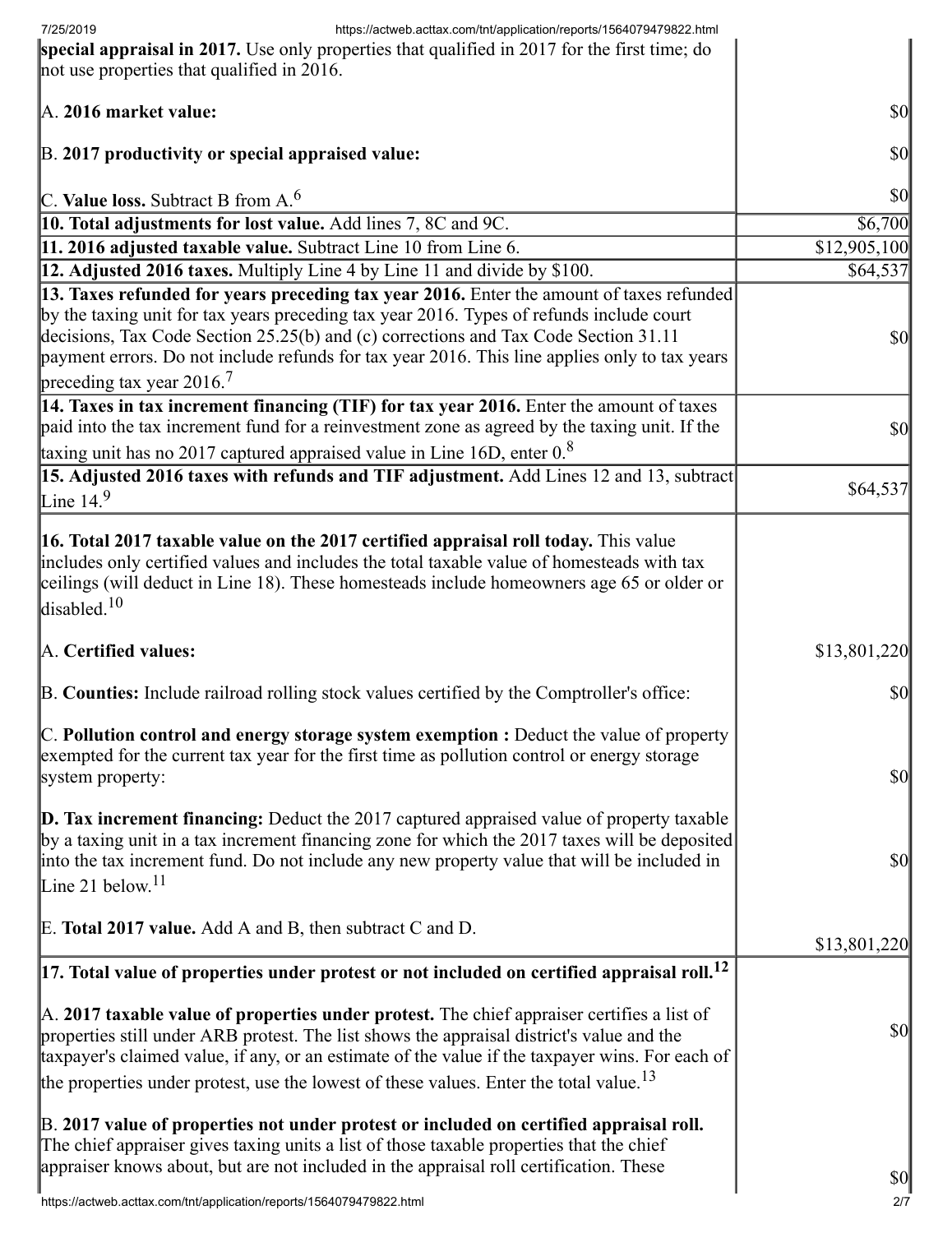| 7/25/2019<br>https://actweb.acttax.com/tnt/application/reports/1564079479822.html<br>properties also are not on the list of properties that are still under protest. On this list of<br>properties, the chief appraiser includes the market value, appraised value and exemptions for<br>the preceding year and a reasonable estimate of the market value, appraised value and<br>exemptions for the current year. Use the lower market, appraised or taxable value (as<br>appropriate). Enter the total value. <sup>14</sup>                          |                                     |
|--------------------------------------------------------------------------------------------------------------------------------------------------------------------------------------------------------------------------------------------------------------------------------------------------------------------------------------------------------------------------------------------------------------------------------------------------------------------------------------------------------------------------------------------------------|-------------------------------------|
| C. Total value under protest or not certified: Add A and B.                                                                                                                                                                                                                                                                                                                                                                                                                                                                                            |                                     |
|                                                                                                                                                                                                                                                                                                                                                                                                                                                                                                                                                        |                                     |
|                                                                                                                                                                                                                                                                                                                                                                                                                                                                                                                                                        |                                     |
|                                                                                                                                                                                                                                                                                                                                                                                                                                                                                                                                                        | $\vert \mathbf{S} \mathbf{0} \vert$ |
| <b>18. 2017 tax ceilings.</b> Counties, cities and junior colleges enter 2017 total taxable value of<br>homesteads with tax ceilings. These include the homesteads of homeowners age 65 or older<br>or disabled. Other taxing units enter 0. If your taxing units adopted the tax ceiling provision                                                                                                                                                                                                                                                    | $\vert \mathbf{S} \mathbf{O} \vert$ |
| in 2016 or a prior year for homeowners age 65 or older or disabled, use this step. <sup>15</sup>                                                                                                                                                                                                                                                                                                                                                                                                                                                       |                                     |
| 19. 2017 total taxable value. Add Lines 16E and 17C. Subtract Line 18.                                                                                                                                                                                                                                                                                                                                                                                                                                                                                 | \$13,801,220                        |
| 20. Total 2017 taxable value of properties in territory annexed after Jan. 1, 2016.<br>Include both real and personal property. Enter the 2017 value of property in territory<br>$\lvert$ annexed. <sup>16</sup>                                                                                                                                                                                                                                                                                                                                       | $\vert \mathbf{S} \mathbf{O} \vert$ |
| 21. Total 2017 taxable value of new improvements and new personal property located                                                                                                                                                                                                                                                                                                                                                                                                                                                                     |                                     |
| in new improvements. New means the item was not on the appraisal roll in 2016. An<br>improvement is a building, structure, fixture or fence erected on or affixed to land. New<br>additions to existing improvements may be included if the appraised value can be<br>determined. New personal property in a new improvement must have been brought into the<br>taxing unit after Jan. 1, 2016, and be located in a new improvement. New improvements do<br>include property on which a tax abatement agreement has expired for $2017$ . <sup>17</sup> | $\vert \mathbf{S} \mathbf{0} \vert$ |
| 22. Total adjustments to the 2017 taxable value. Add Lines $20$ and $21$ .                                                                                                                                                                                                                                                                                                                                                                                                                                                                             | $\vert \$\text{0}\vert$             |
| 23. 2017 adjusted taxable value. Subtract Line 22 from Line 19.                                                                                                                                                                                                                                                                                                                                                                                                                                                                                        | \$13,801,220                        |
| 24. 2017 effective tax rate. Divide Line 15 by Line 23 and multiply by $$100.18$                                                                                                                                                                                                                                                                                                                                                                                                                                                                       | \$0.467618/\$100                    |
| 25. COUNTIES ONLY. Add together the effective tax rates for each type of tax the county<br>levies. The total is the 2017 county effective tax rate. <sup>19</sup>                                                                                                                                                                                                                                                                                                                                                                                      |                                     |
| $9$ Tex. Tax Code Section 26.012(13)<br><sup>1</sup> Tex. Tax Code Section $26.012(14)$                                                                                                                                                                                                                                                                                                                                                                                                                                                                |                                     |

<sup>2</sup>Tex. Tax Code Section  $26.012(14)$ <sup>10</sup>Tex. Tax Code Section 26.012  $3$ Tex. Tax Code Section 26.012(13) <sup>11</sup>Tex. Tax Code Section  $26.03(c)$ <sup>4</sup>Tex. Tax Code Section  $26.012(15)$ <sup>12</sup>Tex. Tax Code Section 26.01(c) and (d)  $5$ Tex. Tax Code Section 26.012(15)  $13$ Tex. Tax Code Section 26.01(c)  $6$ Tex. Tax Code Section 26.012(15) <sup>14</sup>Tex. Tax Code Section  $26.01(d)$  $7$ Tex. Tax Code Section 26.012(13) <sup>15</sup>Tex. Tax Code Section 26.012(6)  ${}^{8}$ Tex. Tax Code Section 26.03(c)  $16$ Tex. Tax Code Section 26.012(17)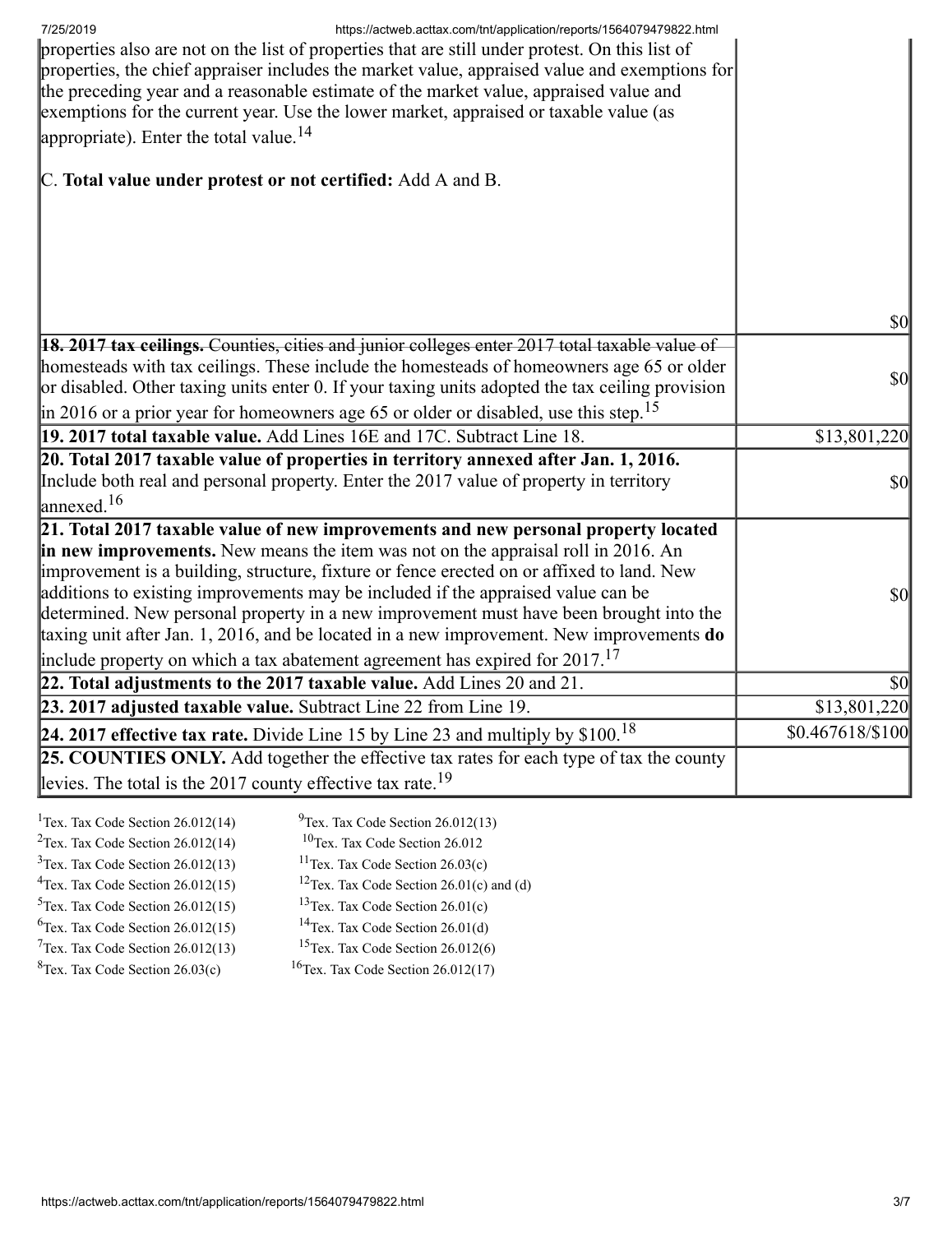# **SECTION 2: Rollback Tax Rate**

The rollback tax rate is split into two separate rates:

- 1. Maintenance and Operations (M&O): The M&O portion is the tax rate that is needed to raise the same amount of taxes that the taxing unit levied in the prior year plus eight percent. This rate accounts for such things as salaries, utilities and day-to-day operations.
- 2. Debt: The debt tax rate includes the debt service necessary to pay the taxing unit's debt payments in the coming year. This rate accounts for principal and interest on bonds and other debt secured by property tax revenue.

The rollback tax rate for a county is the sum of the rollback tax rates calculated for each type of tax the county levies. In most cases the rollback tax rate exceeds the effective tax rate, but occasionally decreases in a taxing unit's debt service will cause the effective tax rate to be higher than the rollback tax rate.

| <b>Rollback Tax Rate Activity</b>                                                                                                                                                                                                                                                                                                                                                                                                                                                                                                                                                                                                                                       | <b>Amount/Rate</b>                  |
|-------------------------------------------------------------------------------------------------------------------------------------------------------------------------------------------------------------------------------------------------------------------------------------------------------------------------------------------------------------------------------------------------------------------------------------------------------------------------------------------------------------------------------------------------------------------------------------------------------------------------------------------------------------------------|-------------------------------------|
| 26. 2016 maintenance and operations (M&O) tax rate.                                                                                                                                                                                                                                                                                                                                                                                                                                                                                                                                                                                                                     | \$0.500090/\$100                    |
| $[27. 2016$ adjusted taxable value. Enter the amount from Line 11.                                                                                                                                                                                                                                                                                                                                                                                                                                                                                                                                                                                                      | \$12,905,100                        |
| 28. 2016 M&O taxes.                                                                                                                                                                                                                                                                                                                                                                                                                                                                                                                                                                                                                                                     |                                     |
| A. Multiply Line 26 by Line 27 and divide by \$100.                                                                                                                                                                                                                                                                                                                                                                                                                                                                                                                                                                                                                     | \$64,537                            |
| B. Cities, counties and hospital districts with additional sales tax: Amount of additional<br>sales tax collected and spent on M&O expenses in 2016. Enter amount from full year's sales<br>tax revenue spent for M&O in 2016 fiscal year, if any. Other taxing units enter 0. Counties<br>exclude any amount that was spent for economic development grants from the amount of<br>sales tax spent.                                                                                                                                                                                                                                                                     | $\vert \mathbf{S} \mathbf{O} \vert$ |
| C. Counties: Enter the amount for the state criminal justice mandate. If second or later year,<br>the amount is for increased cost above last year's amount. Other taxing units enter 0.                                                                                                                                                                                                                                                                                                                                                                                                                                                                                | $\frac{1}{2}$                       |
| D. Transferring function: If discontinuing all of a department, function or activity and<br>transferring it to another taxing unit by written contract, enter the amount spent by the taxing<br>unit discontinuing the function in the 12 months preceding the month of this calculation. If<br>the taxing unit did not operate this function for this 12-month period, use the amount spent<br>in the last full fiscal year in which the taxing unit operated the function. The taxing unit<br>discontinuing the function will subtract this amount in H below. The taxing unit receiving<br>the function will add this amount in H below. Other taxing units enter 0. | $\frac{1}{2}$                       |
| E. Taxes refunded for years preceding tax year 2016: Enter the amount of M&O taxes<br>refunded in the preceding year for taxes before that year. Types of refunds include court<br>decisions, Tax Code Section 25.25(b) and (c) corrections and Tax Code Section 31.11<br>payment errors. Do not include refunds for tax year 2016. This line applies only to tax years<br>preceding tax year 2016.                                                                                                                                                                                                                                                                     | $\frac{1}{2}$                       |
| <b>F. Enhanced indigent health care expenditures:</b> Enter the increased amount for the current<br>year's enhanced indigent health care expenditures above the preceding tax year's enhanced<br>indigent health care expenditures, less any state assistance.                                                                                                                                                                                                                                                                                                                                                                                                          | <b>\$0</b>                          |
| G. Taxes in TIF: Enter the amount of taxes paid into the tax increment fund for a<br>reinvestment zone as agreed by the taxing unit. If the taxing unit has no 2017 captured<br>appraised value in Line 16D, enter 0.                                                                                                                                                                                                                                                                                                                                                                                                                                                   | <b>\$0</b>                          |
| <b>H. Adjusted M&amp;O Taxes.</b> Add A, B, C, E and F. For taxing unit with D, subtract if<br>discontinuing function and add if receiving function. Subtract G.                                                                                                                                                                                                                                                                                                                                                                                                                                                                                                        | \$64,537                            |
| 29. 2017 adjusted taxable value. Enter Line 23 from the Effective Tax Rate Worksheet.                                                                                                                                                                                                                                                                                                                                                                                                                                                                                                                                                                                   | \$13,801,220                        |
| 30. 2017 effective maintenance and operations rate. Divide Line 28H by Line 29 and<br>multiply by \$100.                                                                                                                                                                                                                                                                                                                                                                                                                                                                                                                                                                | $$0.467618/\$100$                   |
| 31. 2017 rollback maintenance and operation rate. Multiply Line 30 by 1.08.                                                                                                                                                                                                                                                                                                                                                                                                                                                                                                                                                                                             | $$0.505027/\$100$                   |
| 32. Total 2017 debt to be paid with property taxes and additional sales tax revenue.                                                                                                                                                                                                                                                                                                                                                                                                                                                                                                                                                                                    |                                     |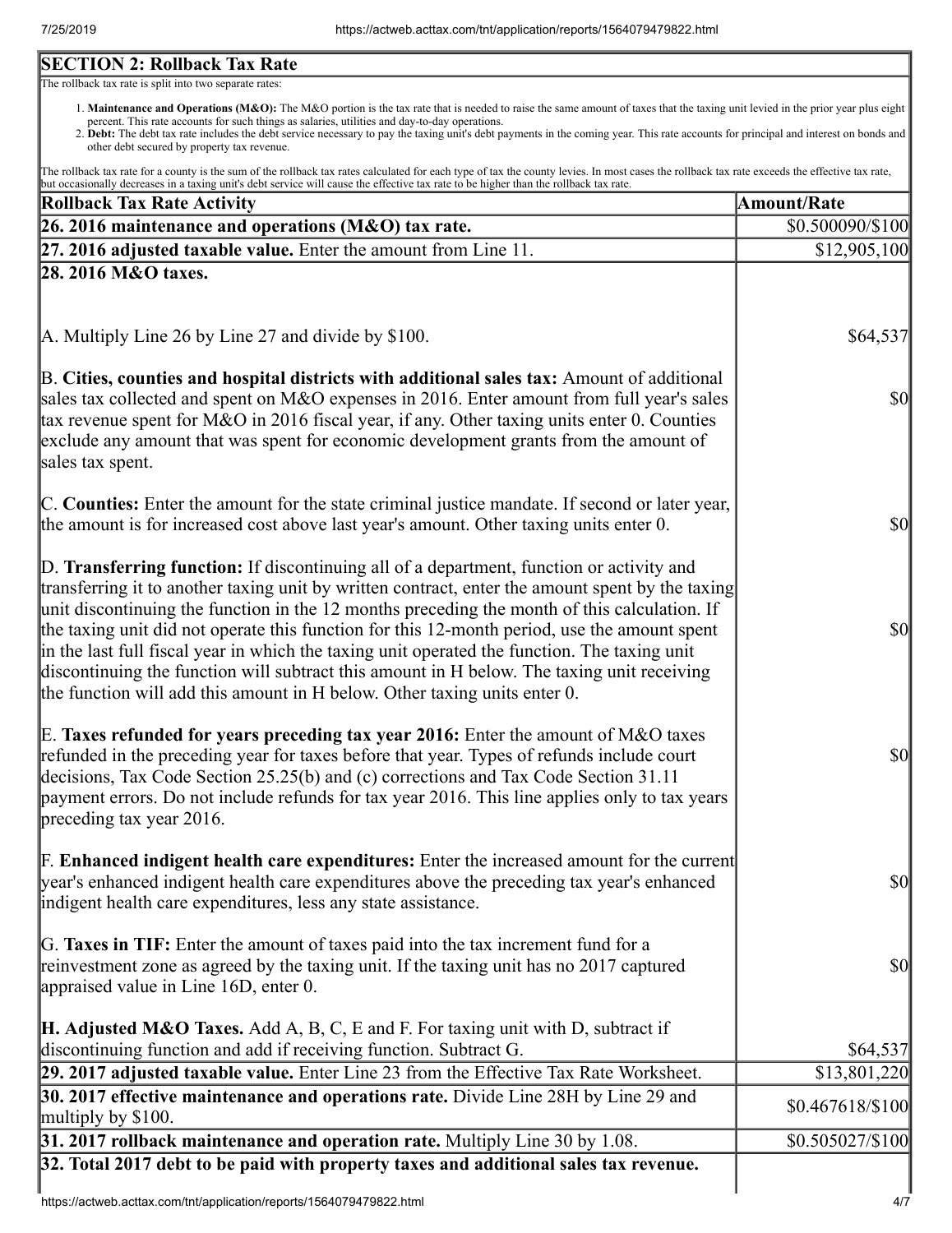| https://actweb.acttax.com/tnt/application/reports/1564079479822.html<br>7/25/2019                                                                                                                                                                                                                                        |                                     |
|--------------------------------------------------------------------------------------------------------------------------------------------------------------------------------------------------------------------------------------------------------------------------------------------------------------------------|-------------------------------------|
| Debt means the interest and principal that will be paid on debts that:                                                                                                                                                                                                                                                   |                                     |
| $(1)$ are paid by property taxes,                                                                                                                                                                                                                                                                                        |                                     |
| $(2)$ are secured by property taxes,<br>$\langle 3 \rangle$ are scheduled for payment over a period longer than one year and                                                                                                                                                                                             |                                     |
| $(4)$ are not classified in the taxing unit's budget as M&O expenses.                                                                                                                                                                                                                                                    |                                     |
|                                                                                                                                                                                                                                                                                                                          |                                     |
| A. Debt also includes contractual payments to other taxing units that have incurred debts on<br>behalf of this taxing unit, if those debts meet the four conditions above. Include only<br>amounts that will be paid from property tax revenue. Do not include appraisal district budget<br>payments. Enter debt amount. | \$22,138                            |
| B. Subtract <b>unencumbered fund amount</b> used to reduce total debt.                                                                                                                                                                                                                                                   |                                     |
|                                                                                                                                                                                                                                                                                                                          | $\vert \mathbf{S} \mathbf{0} \vert$ |
| C. Subtract <b>amount paid</b> from other resources.                                                                                                                                                                                                                                                                     |                                     |
|                                                                                                                                                                                                                                                                                                                          |                                     |
| D. Adjusted debt. Subtract B and C from A.                                                                                                                                                                                                                                                                               | $\vert \mathbf{S} \mathbf{0} \vert$ |
|                                                                                                                                                                                                                                                                                                                          | \$22,138                            |
| 33. Certified 2016 excess debt collections. Enter the amount certified by the collector.                                                                                                                                                                                                                                 | \$0                                 |
| 34. Adjusted 2017 debt. Subtract Line 33 from Line 32D.                                                                                                                                                                                                                                                                  | \$22,138                            |
| 35. Certified 2017 anticipated collection rate. Enter the rate certified by the collector. If                                                                                                                                                                                                                            |                                     |
| the rate is 100 percent or greater, enter 100 percent.                                                                                                                                                                                                                                                                   | 100.00%                             |
| 36. 2017 debt adjusted for collections. Divide Line 34 by Line 35                                                                                                                                                                                                                                                        | \$22,138                            |
| 37. 2017 total taxable value. Enter the amount on Line 19.                                                                                                                                                                                                                                                               | \$13,801,220                        |
| 38. 2017 debt tax rate. Divide Line 36 by Line 37 and multiply by \$100.                                                                                                                                                                                                                                                 | \$0.160406/\$100                    |
| 39. 2017 rollback tax rate. Add Lines 31 and 38.                                                                                                                                                                                                                                                                         | $$0.665433\%100$                    |
| 40. COUNTIES ONLY. Add together the rollback tax rates for each type of tax the county                                                                                                                                                                                                                                   |                                     |
| levies. The total is the 2017 county rollback tax rate.                                                                                                                                                                                                                                                                  |                                     |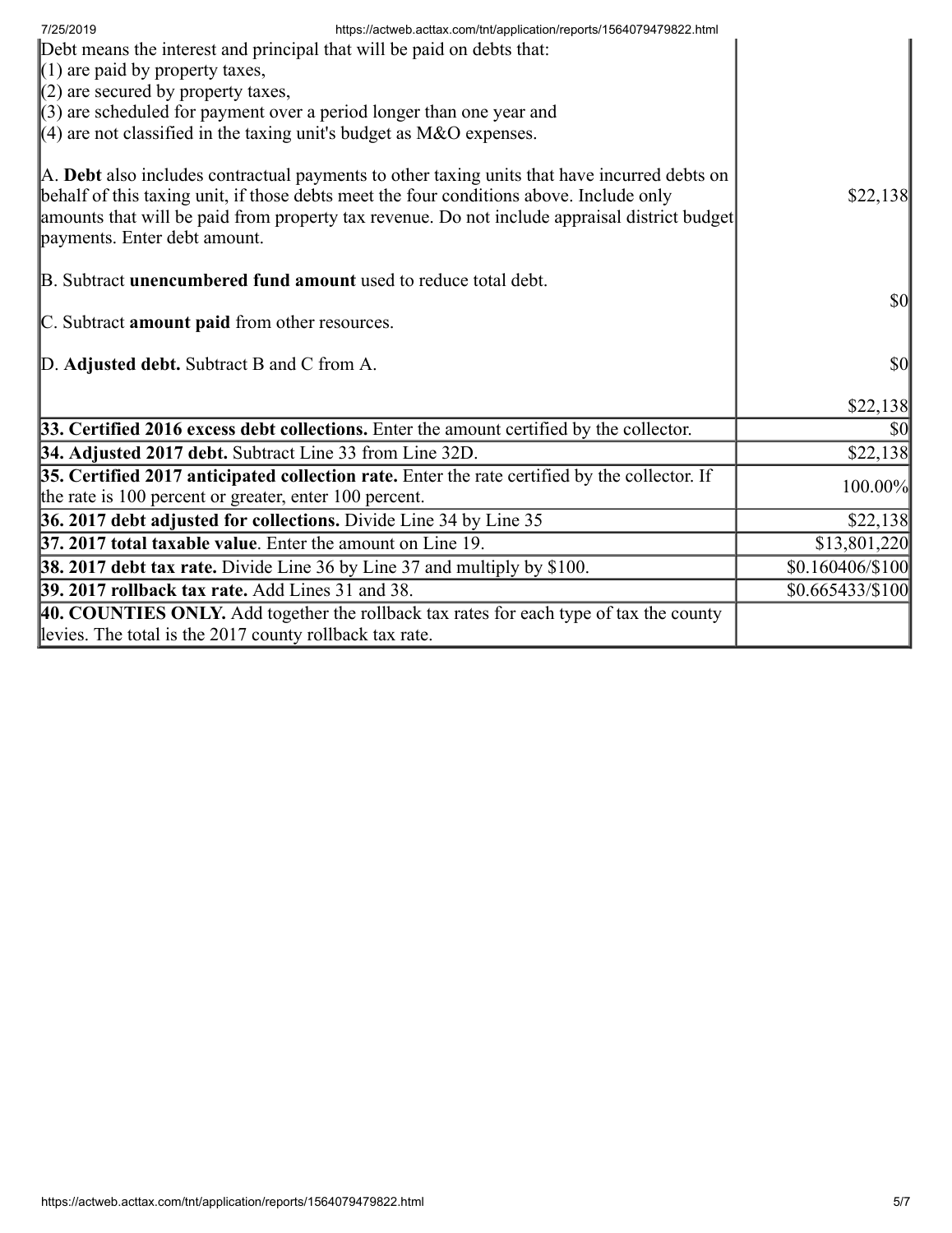| <b>SECTION 3: Additional Sales Tax to Reduce Property Taxes</b>                                                                                                                                                                                                                                                       |                               |
|-----------------------------------------------------------------------------------------------------------------------------------------------------------------------------------------------------------------------------------------------------------------------------------------------------------------------|-------------------------------|
| Cities, counties and hospital districts may levy a sales tax specifically to reduce property taxes. Local voters by election must approve imposing or abolishing the additional sales tax. If<br>approved, the taxing unit must reduce its effective and rollback tax rates to offset the expected sales tax revenue. |                               |
| This section should only be completed by a county, city or hospital district that is required to adjust its effective tax rate and/or rollback tax rate because it adopted the additional sales                                                                                                                       |                               |
| <b>Activity</b>                                                                                                                                                                                                                                                                                                       | Amount/Rate                   |
| 41. Taxable Sales. For taxing units that adopted the sales tax in November 2016 or May                                                                                                                                                                                                                                |                               |
| 2017, enter the Comptroller's estimate of taxable sales for the previous four quarters. $20$<br>Taxing units that adopted the sales tax before November 2016, skip this line.                                                                                                                                         | $\boldsymbol{S}$ O            |
| $\vert$ 42. Estimated sales tax revenue. Counties exclude any amount that is or will be spent for                                                                                                                                                                                                                     |                               |
| economic development grants from the amount of estimated sales tax revenue. <sup>21</sup><br>Taxing units that adopted the sales tax in November 2016 or in May 2017.                                                                                                                                                 |                               |
| Multiply the amount on Line 41 by the sales tax rate $(.01, .005)$ or $.0025$ , as applicable) and                                                                                                                                                                                                                    |                               |
| multiply the result by .95. <sup>22</sup>                                                                                                                                                                                                                                                                             | $\boldsymbol{S}$ <sub>0</sub> |
| - or -                                                                                                                                                                                                                                                                                                                |                               |
| Taxing units that adopted the sales tax before November 2016.<br>Enter the sales tax revenue for the previous four quarters. Do not multiply by .95.                                                                                                                                                                  |                               |
| 43. 2017 total taxable value. Enter the amount from Line 37 of the Rollback Tax Rate<br>Worksheet.                                                                                                                                                                                                                    | \$13,801,220                  |
| 44. Sales tax adjustment rate. Divide Line 42 by Line 43 and multiply by $$100$ .                                                                                                                                                                                                                                     | \$0/\$100                     |
| <b>45. 2017 effective tax rate, unadjusted for sales tax.</b> <sup>23</sup> Enter the rate from Line 24 or 25,<br>as applicable, on the Effective Tax Rate Worksheet.                                                                                                                                                 | \$0.467618/\$100              |
| 46. 2017 effective tax rate, adjusted for sales tax.                                                                                                                                                                                                                                                                  |                               |
| Taxing units that adopted the sales tax in November 2016 or in May 2017.<br>Subtract Line 44 from Line 45. Skip to Line 47 if you adopted the additional sales tax before<br>November 2016.                                                                                                                           | \$0.467618/\$100              |
| 47. 2017 rollback tax rate, unadjusted for sales tax. <sup>24</sup> Enter the rate from Line 39 or 40,<br>as applicable, of the Rollback Tax Rate Worksheet.                                                                                                                                                          | \$0.665433/\$100              |
| $\vert$ 48. 2017 rollback tax rate, adjusted for sales tax. Subtract Line 44 from Line 47.                                                                                                                                                                                                                            | \$0.665433/\$100              |
|                                                                                                                                                                                                                                                                                                                       |                               |

<sup>17</sup>Tex. Tax Code Section  $26.012(17)$ 

<sup>18</sup>Tex. Tax Code Section 26.04(c)

<sup>19</sup>Tex. Tax Code Section 26.04(d)

 $20$ Tex. Tax Code Section 26.041(d)

<sup>21</sup>Tex. Tax Code Section  $26.041(i)$ 

 $22$ Tex. Tax Code Section 26.041(d)

 $23$ Tex. Tax Code Section 26.04(c)

 $24$ Tex. Tax Code Section 26.04(c)